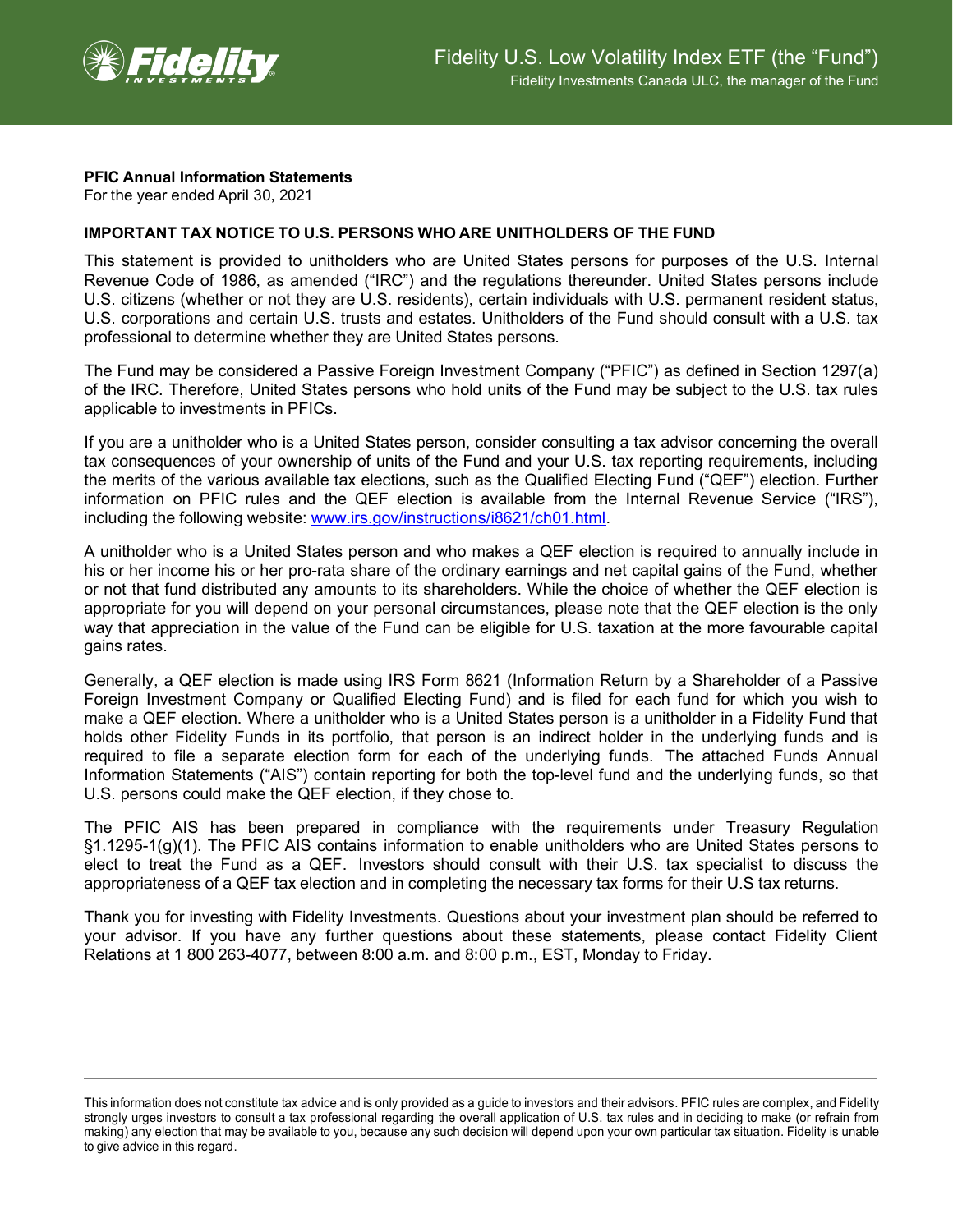

## **PFIC Annual Information Statements (US\$)**

For the Fund's PFIC taxation year ended April 30, 2021

- 1. This Information Statement applies to the PFIC taxation year of Fidelity U.S. Low Volatility Index ETF (the "Fund") commencing on May 01, 2020 and ending on April 30, 2021.
- 2. The per-unit, per-day amounts of ordinary earnings and net capital gains of the Fund and it's lower-tier Fund(s) as applicable, for the period specified in paragraph (1) are provided in the table:

| <b>FIDELITY FUND HELD DIRECTLY</b>                         |                                       |                                      | <b>ORDINARY</b><br><b>EARNINGS \$</b>            | <b>NET CAPITAL</b><br><b>GAIN \$</b>         |  |
|------------------------------------------------------------|---------------------------------------|--------------------------------------|--------------------------------------------------|----------------------------------------------|--|
| Fidelity U.S. Low Volatility Index ETF                     |                                       |                                      | 0.00237831                                       | 0.00000000                                   |  |
| <b>FIDELITY LOWER-TIER FUNDS HELD</b><br><b>INDIRECTLY</b> | <b>ORDINARY</b><br><b>EARNINGS \$</b> | <b>NET CAPITAL</b><br><b>GAIN \$</b> | <b>FUND'S U.S. TAX YEAR</b><br><b>COMMENCING</b> | <b>FUND'S U.S. TAX</b><br><b>YEAR ENDING</b> |  |
| Fidelity U.S. Money Market<br><b>Investment Trust</b>      | 0.00000000                            | 0.00000000                           | May 01, 2020                                     | April 30, 2021                               |  |

To determine your pro-rata share of the amounts of ordinary earnings and net capital gains of the Fund and each of its lower-tier fund(s) held directly and indirectly, as applicable, multiply the per-unit per-day amounts indicated above by the number of units of the Fund held and the number of days you held the units during the Fund's PFIC taxation year.

Here is an example to illustrate the calculation using the per-unit, per-day factors.

You own 100 units of Fund A from the period May 1, 2020 through October 31, 2020. You purchased an additional 100 units of Fund A on November 1, 2020. You did not sell any units of the Fund at any time during the year. Fund A has a PFIC taxation year end of April 30, 2021.

The Fund's ordinary earnings were \$0.001 per unit, per day.

Result: Your ordinary earnings for 2021 of the directly held fund are (\$0.001 \* 183 days \* 100) + (\$0.001 \*180 days\* 200) = \$54.30

Use the same calculation method in the example above, to determine your pro-rata share of the amounts of ordinary earnings and capital gains for any applicable lower-tier Fund(s).

3. The per-unit amounts of cash and fair market value of other properties distributed or deemed distributed by the Fund during the period specified in paragraph(1) are provided in the below chart.

| <b>PAYMENT DATE</b> | <b>CASH/PROPERTY</b><br><b>DISTRIBUTIONS (\$)</b> |  |  |
|---------------------|---------------------------------------------------|--|--|
| June 30, 2020       | 0.08705744                                        |  |  |
| September 30, 2020  | 0.09536891                                        |  |  |
| December 31, 2020   | 0.08548577                                        |  |  |
| March 31, 2021      | 0.10501153                                        |  |  |
| <b>TOTAL</b>        | 0.37292365                                        |  |  |